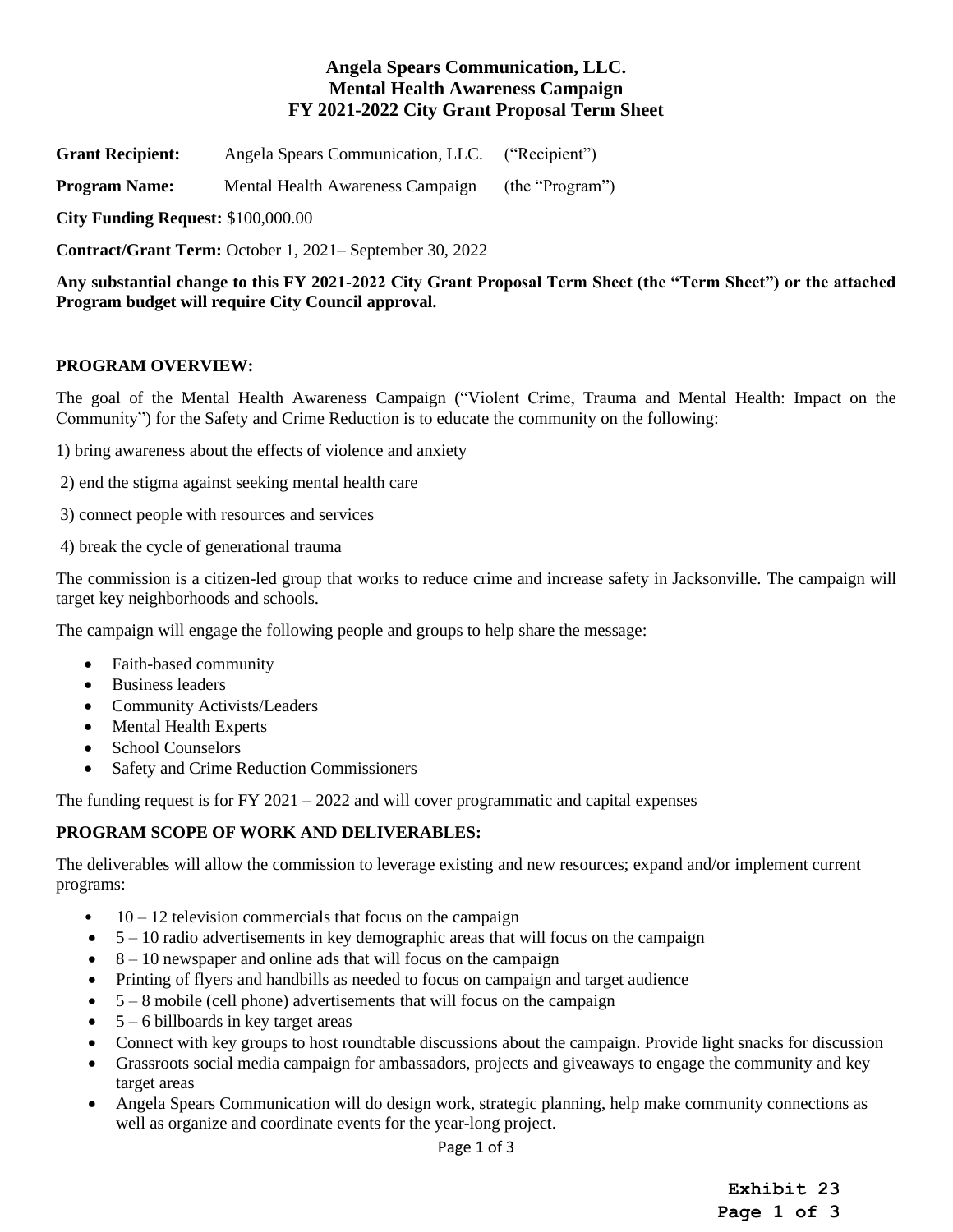# **Angela Spears Communication, LLC. Mental Health Awareness Campaign FY 2021-2022 City Grant Proposal Term Sheet**

| <b>EXPENSES</b>                                    | PROPOSED ANNUAL BUDGET |
|----------------------------------------------------|------------------------|
| <b>Television Advertising</b>                      | \$15,000               |
| Radio Advertising                                  | \$5,000                |
| Newspaper Advertising and Online Advertising       | \$12,000               |
| Printing (Flyers and Other Materials)              | \$2,000                |
| Mobile Advertising                                 | \$3,500                |
| <b>Billboard Advertising</b>                       | \$6,000                |
| Refreshments (Mental Health Roundtable Discussions | \$1,500                |
| and Other Events)                                  |                        |
| Grassroots Campaign (Residents Going Door-to-Door, | \$5,000                |
| Giveaways and Extra Projects)                      |                        |
| Angela Spears Communication                        | \$50,000               |
|                                                    |                        |
| <b>TOTAL</b>                                       | \$100,000              |

\*Numbers are subject to change based on metrics and results of advertising.



## **PROGRAM COSTS/PAYMENT TERMS**:

The cost to operate the program (campaign) will be \$50,000. Angela Spears Communication will do creative work, strategic planning, help make community connections as well as organize and coordinate events for the year-long project. The company will lead the effort to share the Mental Health Awareness Campaign. This will be the charges for services rendered. Payment can be made quarterly.

## **PROGRAM IMPACT & REPORTING:**

Measure of Impact: